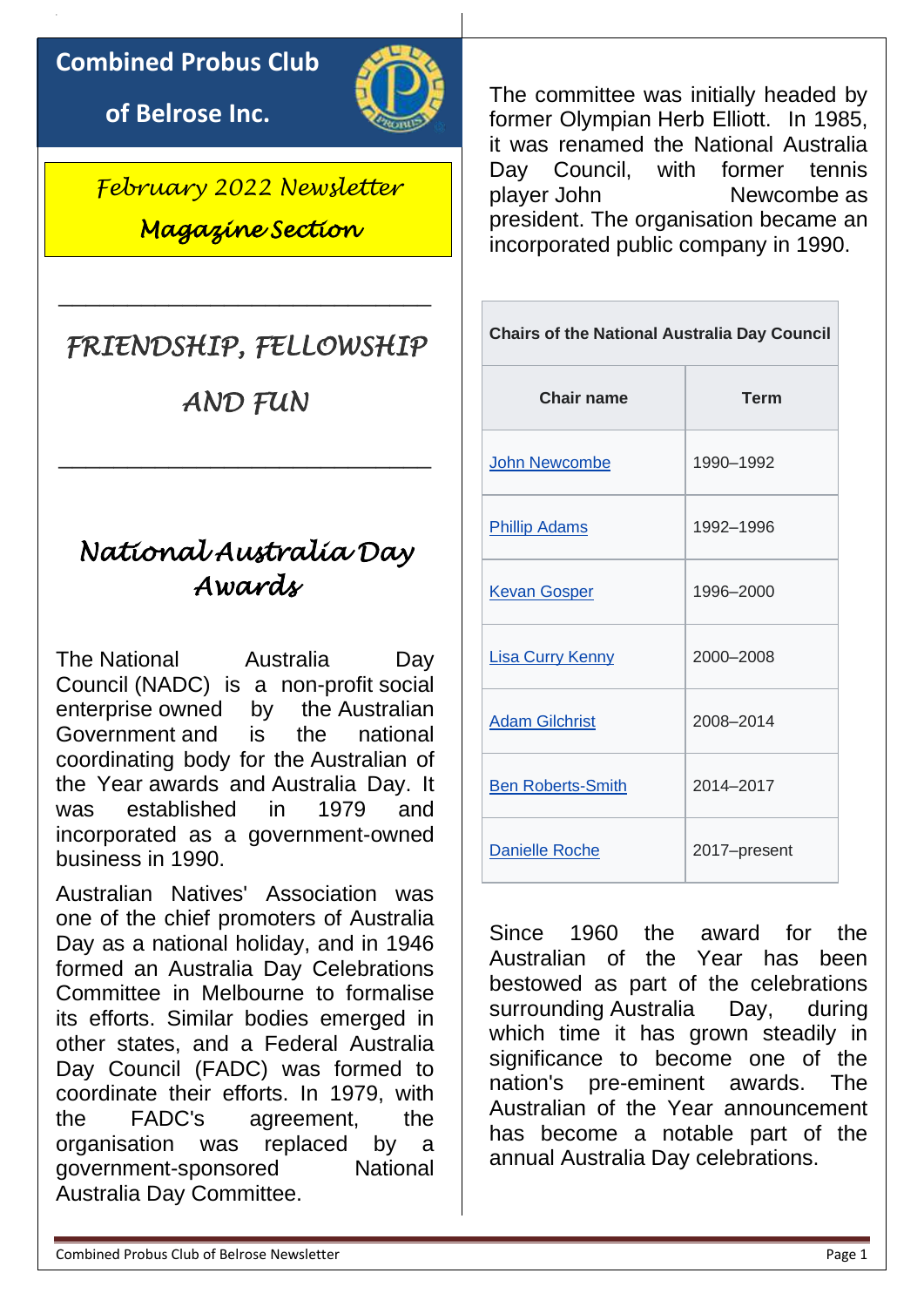The official announcement has grown to become a public event, and the [Canberra](https://en.wikipedia.org/wiki/Canberra) ceremony is televised nationally. The award offers an insight into Australian identity, reflecting the nation's evolving relationship with the world, the role of sport in [Australian](https://en.wikipedia.org/wiki/Australian_culture)  [culture,](https://en.wikipedia.org/wiki/Australian_culture) the impact of [multiculturalism,](https://en.wikipedia.org/wiki/Multiculturalism) and the special status of [Indigenous](https://en.wikipedia.org/wiki/Indigenous_Australians)  [Australians.](https://en.wikipedia.org/wiki/Indigenous_Australians) It has also provoked spirited debate about the fields of endeavour that are most worthy of public recognition.

The award program promotes active citizenship and seeks to elevate certain people as [role models.](https://en.wikipedia.org/wiki/Role_model) Three companion awards have been introduced, recognising both Young and Senior Australians and proclaiming the efforts of those who work at a grass roots level through the ["Australia's Local Hero"](https://en.wikipedia.org/wiki/Australia%27s_Local_Hero) award.

The Australian of the Year award receives substantial sponsorship from private companies, including a relationship in excess of thirty years with the Commonwealth Bank of [Australia.](https://en.wikipedia.org/wiki/Commonwealth_Bank) The close relationship with the Australian Government ensures that the award's profile and reputation is significantly enhanced.

### *Selection Criteria*

There has been a significant shift in the criteria for the Australian of the Year award in fifty years. Initially the focus was on awarding the person who had 'brought the greatest honour to Australia'. This emphasis on international acclaim was gradually relaxed and Australian-based achievement was recognised more often from the 1970s onwards.

The official criteria have usually been suitably broad in their scope, so changes in approach are largely attributable to the membership of the NADC board and the political climate of the time. In the mid-1980s there was a notable shift towards high-profile winners, while in the 1990s some of those honoured reflected the prominent political issues of republicanism and reconciliation. Currently, the selection committees refer to three main criteria when considering nominees:

- Demonstrated excellence in their field;
- Significant contribution to the Australian community and nation; and
- An inspirational role model for the Australian community.

The third of these criteria supports the NADC's key goal of encouraging good citizenship

Since 2004 the award presentation has been held on Australia Day Eve in Canberra. The 32 finalists enjoy an eventful day including morning tea with the Prime Minister at [The Lodge,](https://en.wikipedia.org/wiki/The_Lodge_(Australia)) and lunch with the Governor General at [Yarralumla.](https://en.wikipedia.org/wiki/Government_House,_Canberra) In the evening winners are announced on national television. Specially produced video packages describe the winners in each of the four categories. The scale of the event displays a marked contrast to Sir Norman Martin's modest press conferences of the 1960s.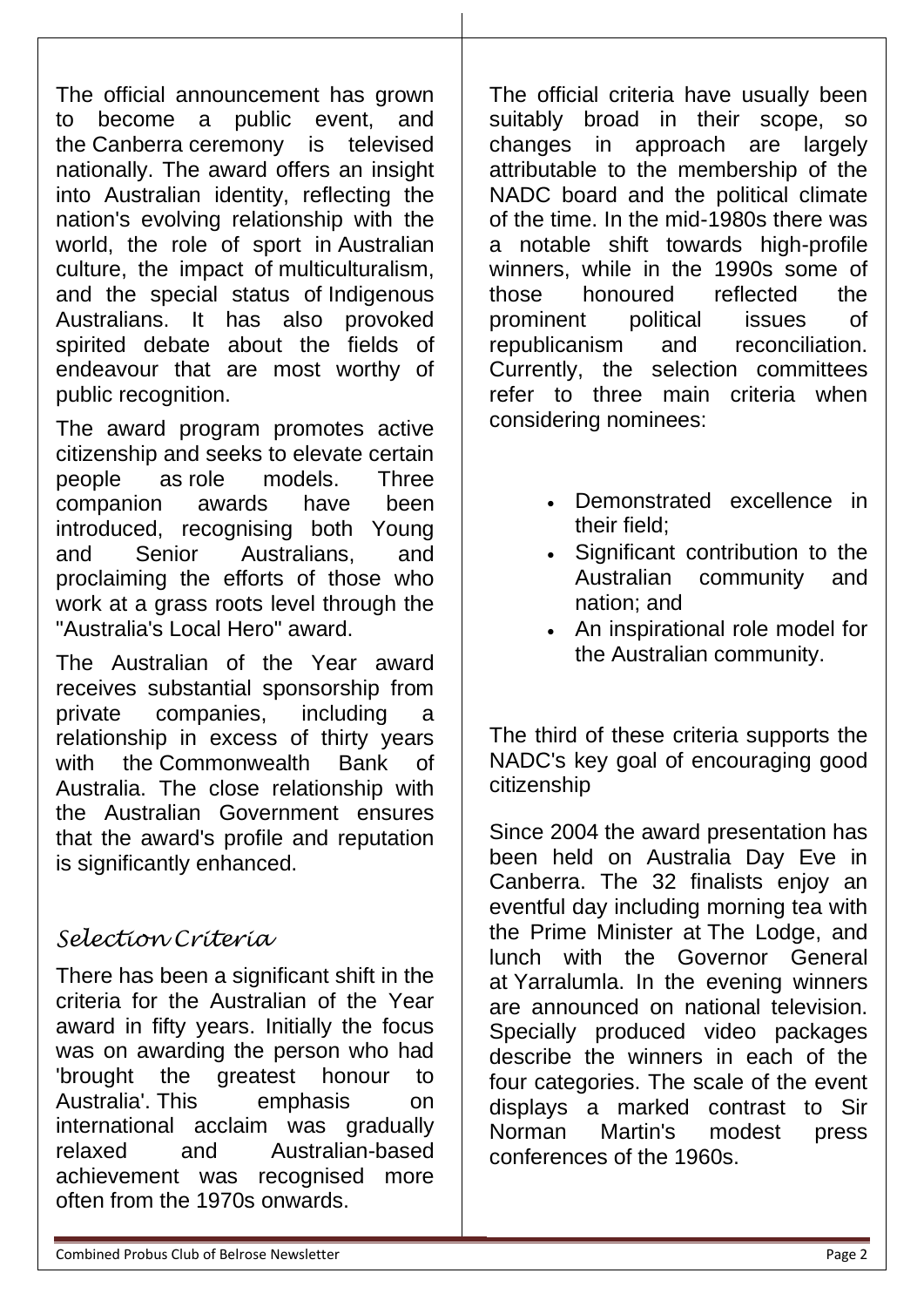A highly memorable Australian of the Year function occurred in 1994, when the guest of honour was [Charles,](https://en.wikipedia.org/wiki/Charles,_Prince_of_Wales)  [Prince of Wales.](https://en.wikipedia.org/wiki/Charles,_Prince_of_Wales) The Australian of the Year, environmentalist [Ian Kiernan,](https://en.wikipedia.org/wiki/Ian_Kiernan) sat on the stage after receiving his award, when a gunshot was heard and an assailant rushed toward Prince Charles. Kiernan jumped to his feet and wrestled the intruder to the ground

with the assistance of New South Wales Premier [John Fahey.](https://en.wikipedia.org/wiki/John_Fahey_(politician)) Kiernan later recalled: 'the Premier and I lay on the stage, panting as the adrenaline began to flow, and wondering what to do next.' As it turned out, the man was armed only with a toy cap pistol, but the incident was a serious security breach and somewhat upstaged Kiernan's award.

### *Award Winners*

| Year<br><b>of</b><br>award | <b>Name</b>                            | <b>Post</b><br>nominals | <b>Born</b>               | <b>Died</b> | <b>Comments</b>                                                                        |
|----------------------------|----------------------------------------|-------------------------|---------------------------|-------------|----------------------------------------------------------------------------------------|
| 1960                       | <b>Sir Macfarlane</b><br><b>Burnet</b> | <b>OM</b>               | 1899                      | 1985        | Virologist; 1960 Nobel Prize<br>in Physiology or<br>Medicine co-recipient              |
| 1961                       | <b>Joan Sutherland</b>                 | <b>CBE</b>              | 1926                      | 2010        | Opera singer                                                                           |
| 1962                       | <b>Jock Sturrock</b>                   |                         | Yachtsman<br>1915<br>1997 |             |                                                                                        |
| 1963                       | <b>Sir John Eccles</b>                 |                         | 1903                      | 1997        | Neurophysiologist;<br>1963 Nobel Prize in<br>Physiology or Medicine co-<br>recipient   |
| 1964                       | <b>Dawn Fraser</b>                     |                         | 1937                      |             | Swimmer; gold medal<br>winner at 1956, 1960 and<br>1964 Summer Olympic<br><b>Games</b> |
| 1965                       | <b>Robert Helpmann</b>                 | <b>CBE</b>              | 1909<br>1986              |             | Actor; ballet dancer; director                                                         |
| 1966                       | <b>Jack Brabham</b>                    | <b>OBE</b>              | 1926                      | 2014        | Racing driver; Formula<br>One champion in 1959,<br>1960 and 1966                       |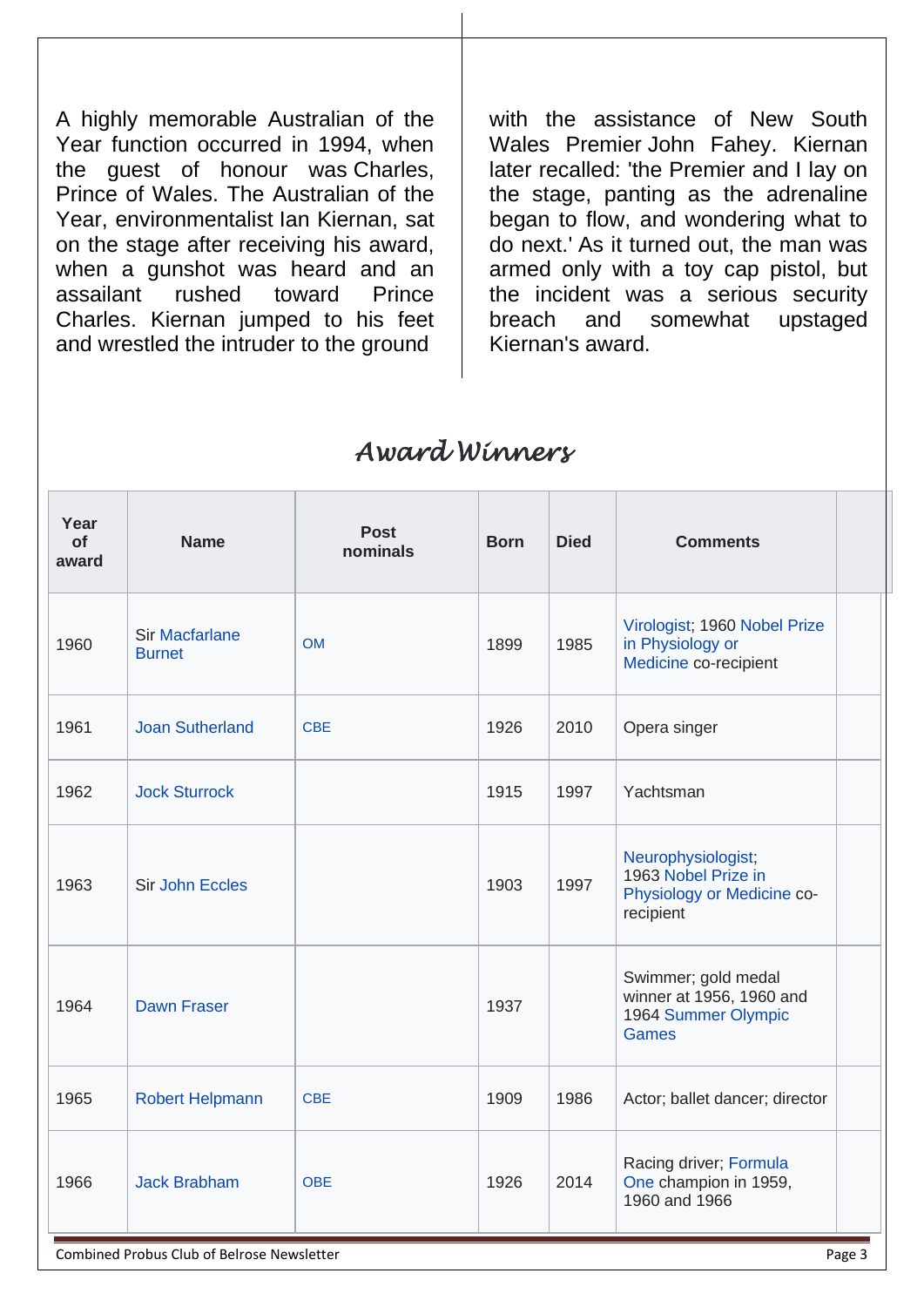| Year<br>of<br>award | <b>Name</b>                                 | <b>Post</b><br>nominals | <b>Born</b>                            | <b>Died</b> | <b>Comments</b>                                                                                   |
|---------------------|---------------------------------------------|-------------------------|----------------------------------------|-------------|---------------------------------------------------------------------------------------------------|
| 1967                | <b>The Seekers</b>                          |                         | N/A                                    |             | Music group                                                                                       |
| 1968                | <b>Lionel Rose</b>                          | <b>MBE</b>              | 1948                                   | 2011        | Boxer; first Aboriginal<br>Australian to win world<br>boxing title (1968)                         |
| 1969                | <b>Lord Casey</b>                           | GCMG, CH, DSO, MC, PC   | Politician,<br>1976<br>1890            |             | diplomat, Governor-General<br>of Australia (1965-1969)                                            |
| 1970                | <b>Cardinal Sir Norman</b><br><b>Gilroy</b> | <b>KBE</b>              | 1977<br>1896<br><b>Catholic Church</b> |             | Clergyman; first Australian-<br>born Cardinal of the Roman                                        |
| 1971                | <b>Evonne Goolagong</b>                     |                         | 1951                                   |             | Tennis player                                                                                     |
| 1972                | <b>Shane Gould</b>                          |                         | 1956                                   |             | Swimmer; winner of three<br>gold medals, a silver and<br>bronze in 1972 Summer<br><b>Olympics</b> |
| 1973                | <b>Patrick White</b>                        |                         | 1912                                   | 1990        | Author; 1973 Nobel Prize for<br>Literature recipient                                              |
| 1974                | <b>Sir Bernard Heinze</b>                   |                         | 1894<br>1982<br>Conductor              |             |                                                                                                   |
|                     | <b>John Cornforth</b>                       | <b>CBE</b>              | 1917                                   | 2013        | Scientist; 1975 Nobel Prize<br>in Chemistry recipient                                             |
| 1975                | <b>MAJGEN Alan</b><br><b>Stretton</b>       | AO, CBE                 | 1922                                   | 2012        | Australian Army officer;<br>managed Cyclone<br><b>Tracy cleanup</b>                               |
| 1976                | <b>LTCOL Sir Edward</b><br>"Weary" Dunlop   | CMG, OBE                | 1907<br>1993<br>Il prisoner of war     |             | Military surgeon; World War                                                                       |
| 1977                | <b>Raigh Roe</b>                            | <b>CBE</b>              | 1922                                   | 2014        | President of the Country<br><b>Women's Association</b>                                            |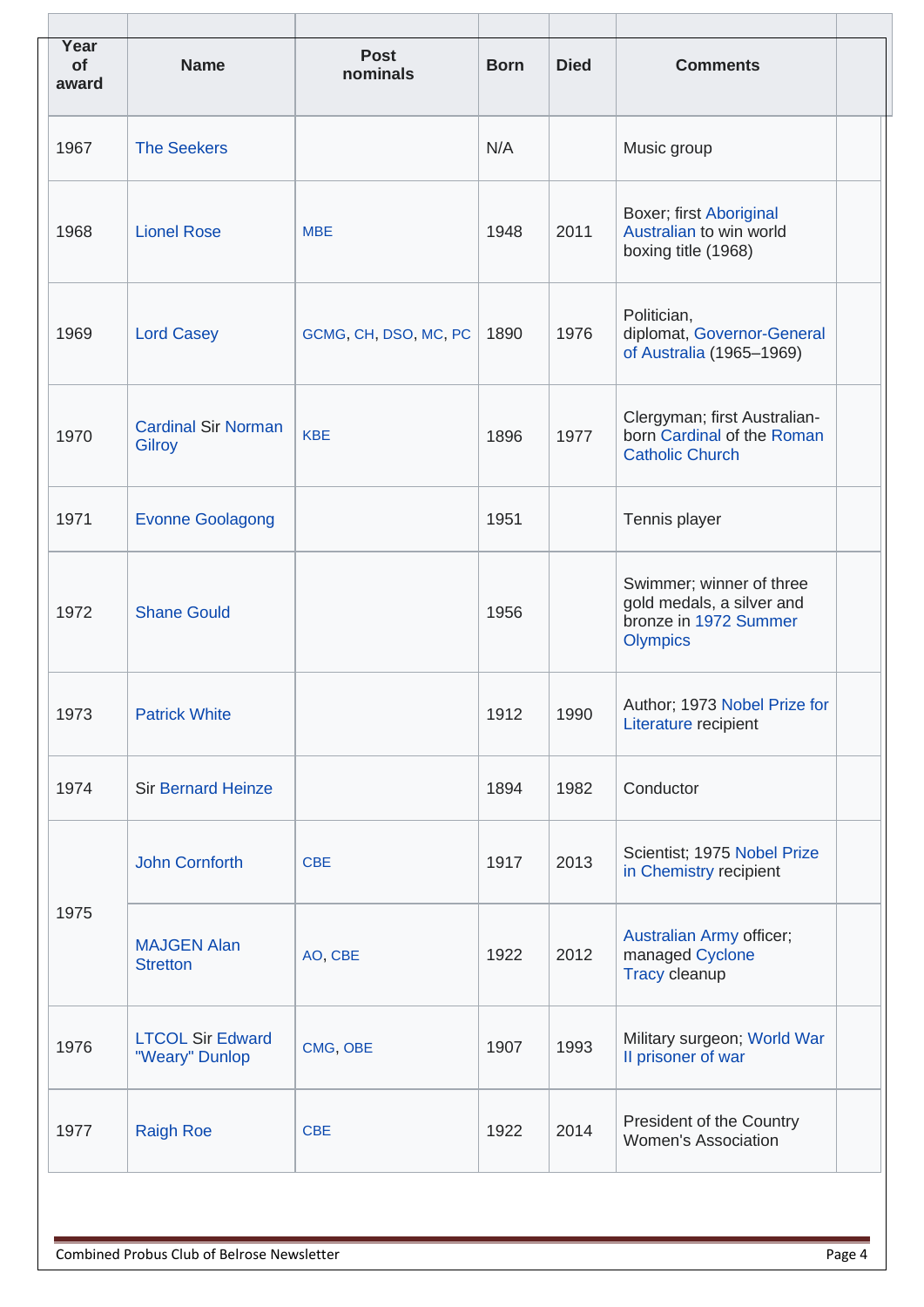| Year<br>of<br>award | <b>Name</b>                | <b>Post</b><br>nominals | <b>Died</b><br><b>Born</b>                                                   |                                                                    | <b>Comments</b>                                                                                              |
|---------------------|----------------------------|-------------------------|------------------------------------------------------------------------------|--------------------------------------------------------------------|--------------------------------------------------------------------------------------------------------------|
|                     | <b>Sir Murray Tyrrell</b>  | <b>KCVO, CBE</b>        | 1994<br>1913<br><b>Governors-General</b>                                     |                                                                    | <b>Official Secretary to six</b>                                                                             |
|                     | <b>Alan Bond</b>           |                         | 1938                                                                         | 2015                                                               | <b>Businessman</b>                                                                                           |
| 1978                | Galarrwuy<br>Yunupingu     |                         | 1948                                                                         |                                                                    | native title activist                                                                                        |
| 1979                | <b>Neville Bonner</b>      |                         | 1922                                                                         | First Aboriginal elected to<br>1999<br>the Parliament of Australia |                                                                                                              |
|                     | <b>Harry Butler</b>        | <b>OBE</b>              | 1930                                                                         | 2015                                                               | Naturalist                                                                                                   |
| 1980                | <b>Manning Clark</b>       | <b>AC</b>               | Historian<br>1915<br>1991                                                    |                                                                    |                                                                                                              |
| 1981                | Sir John Crawford          |                         | 1910                                                                         | 1984                                                               | Economist                                                                                                    |
| 1982                | <b>Sir Edward Williams</b> | KCMG, KBE, QC           | 1921<br>the 1982 Brisbane<br>1999<br>Commonwealth<br><b>Games Foundation</b> |                                                                    | Judge of the Supreme Court<br>of Queensland; chairman of                                                     |
| 1983                | Robert de Castella         | <b>MBE</b>              | Marathon runner<br>1957                                                      |                                                                    |                                                                                                              |
| 1984                | Lowitja O'Donoghue         | <b>CBE</b>              | 1932<br><b>Strait Islander</b>                                               |                                                                    | Aboriginal health worker;<br>inaugural chairperson of<br>the Aboriginal and Torres<br>Commission (1990-1996) |
| 1985                | Paul Hogan                 |                         | 1939<br>Actor                                                                |                                                                    |                                                                                                              |
| 1986                | <b>Dick Smith</b>          |                         | 1944                                                                         |                                                                    | Entrepreneur                                                                                                 |
| 1987                | <b>John Farnham</b>        |                         | 1949                                                                         |                                                                    | Singer, entertainer                                                                                          |
| 1988                | <b>Kay Cottee</b>          |                         | 1954                                                                         |                                                                    | First female sailor to<br>perform a single-handed,                                                           |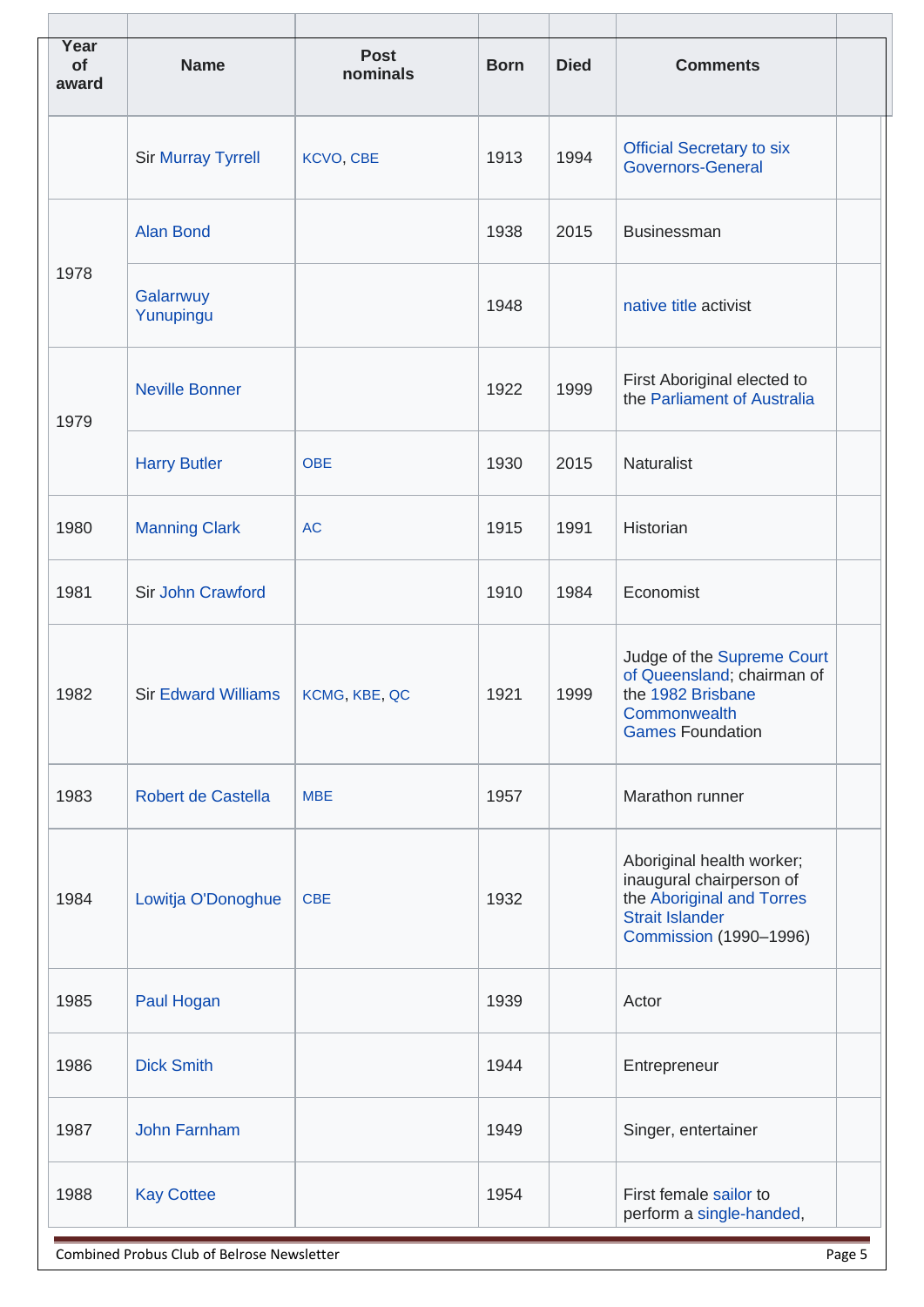| Year<br>of<br>award | <b>Post</b><br><b>Name</b><br>nominals                                                                                                                                                                                                     |                | <b>Born</b>                                                               | <b>Died</b> | <b>Comments</b>                                                                 |  |  |
|---------------------|--------------------------------------------------------------------------------------------------------------------------------------------------------------------------------------------------------------------------------------------|----------------|---------------------------------------------------------------------------|-------------|---------------------------------------------------------------------------------|--|--|
|                     |                                                                                                                                                                                                                                            |                |                                                                           |             | non-<br>stop circumnavigation of the<br>world (1988)                            |  |  |
| 1989                | <b>Allan Border</b>                                                                                                                                                                                                                        | A <sub>O</sub> | 1955                                                                      |             | <b>Australian cricket</b><br>team captain                                       |  |  |
| 1990                | <b>Fred Hollows</b>                                                                                                                                                                                                                        |                | 1921                                                                      | 1993        | Ophthalmologist; founder<br>of The Fred Hollows<br>Foundation                   |  |  |
| 1991                | Brisbane;<br>1935<br>Peter Hollingworth<br>AO, OBE<br>Lawrence; Governor<br>General<br>Mandawuy                                                                                                                                            |                | Anglican Archbishop of<br>head, Brotherhood of St.                        |             |                                                                                 |  |  |
| 1992                | Yunupingu                                                                                                                                                                                                                                  |                | 1956                                                                      | 2013        | Singer, Yothu Yindi                                                             |  |  |
| 1993                | No award made: period of award changed from the previous year to the year ahead in 1994; i.e.<br>Mandawuy Yunupingu was named Australian of the Year for 1992 in 1993 and Ian Kiernan was<br>named Australian of the Year for 1994 in 1994 |                |                                                                           |             |                                                                                 |  |  |
| 1994                | <b>lan Kiernan</b><br><b>OAM</b>                                                                                                                                                                                                           |                | 1940                                                                      | 2018        | Environmentalist; founder<br>of Clean Up<br>Australia and Clean Up the<br>World |  |  |
| 1995                | <b>Arthur Boyd</b>                                                                                                                                                                                                                         | AC, OBE        | 1920                                                                      | 1999        | Artist                                                                          |  |  |
| 1996                | John Yu                                                                                                                                                                                                                                    | <b>AM</b>      | 1934                                                                      |             | Paediatrician, CEO of<br>the Royal Alexandra<br><b>Hospital for Children</b>    |  |  |
| 1997                | <b>Peter Doherty</b>                                                                                                                                                                                                                       | <b>AC</b>      | 1996 Nobel Prize in<br>1940<br>Physiology or<br><b>Medicine recipient</b> |             | Veterinarian; immunologist;                                                     |  |  |
| 1998                | <b>Cathy Freeman</b>                                                                                                                                                                                                                       |                | 1973                                                                      |             | Athlete; also Young<br>Australian of the Year in<br>1990                        |  |  |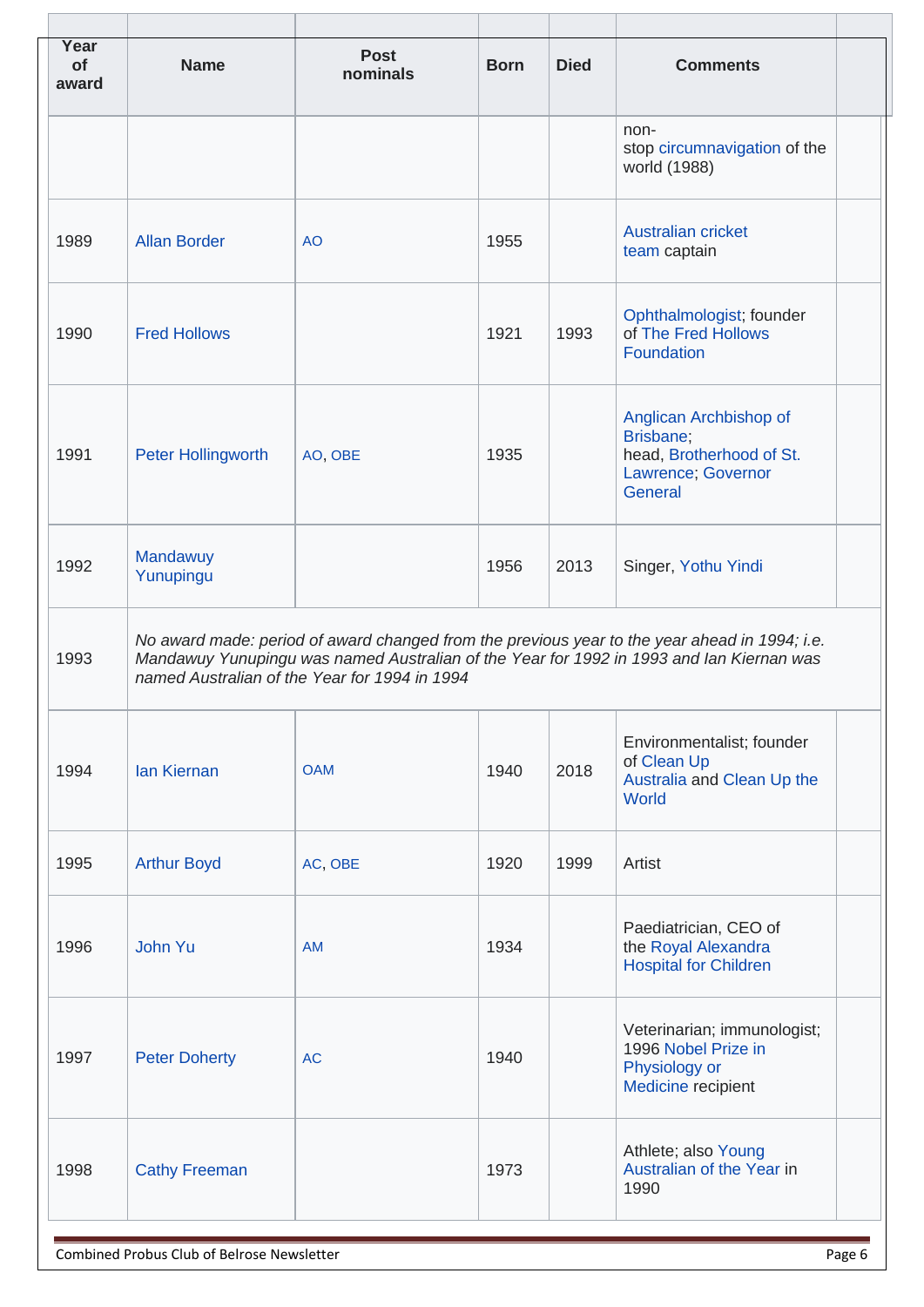| Year<br>of<br>award | <b>Name</b>                           | <b>Post</b><br>nominals | <b>Died</b><br><b>Comments</b><br><b>Born</b>                                                                                                    |                                                                      |                                                                                                         |
|---------------------|---------------------------------------|-------------------------|--------------------------------------------------------------------------------------------------------------------------------------------------|----------------------------------------------------------------------|---------------------------------------------------------------------------------------------------------|
| 1999                | <b>Mark Taylor</b>                    | <b>AO</b>               | Australian cricket team<br>1964<br>captain                                                                                                       |                                                                      |                                                                                                         |
| 2000                | <b>Sir Gustav Nossal</b>              | AC, CBE                 | 1931<br><b>Biologist</b>                                                                                                                         |                                                                      |                                                                                                         |
| 2001                | <b>LTGEN Peter</b><br>Cosgrove        | AC, MC                  | Commander of<br>the International<br><b>Force for East</b><br>Chief of<br>1947<br>Army (2000-02)<br>Force (2002-05)<br>Australia (2014-<br>2019) |                                                                      | Timor (1999-2000)<br><b>Chief of the Defence</b><br><b>Governor-General of</b>                          |
| 2002                | <b>Pat Rafter</b>                     |                         | 1972                                                                                                                                             | Tennis player                                                        |                                                                                                         |
| 2003                | <b>Fiona Stanley</b>                  | <b>AC</b>               | 1946                                                                                                                                             | Epidemiologist                                                       |                                                                                                         |
| 2004                | <b>Steve Waugh</b>                    | <b>AO</b>               | 1965                                                                                                                                             |                                                                      | Australian cricket team<br>captain and humanitarian                                                     |
| 2005                | <b>Fiona Wood</b>                     | <b>AM</b>               | 1958                                                                                                                                             | Plastic surgeon; worked<br>with victims of the 2002 Bali<br>bombings |                                                                                                         |
| 2006                | lan Frazer                            |                         | 1953                                                                                                                                             |                                                                      | Immunologist                                                                                            |
| 2007                | <b>Tim Flannery</b>                   |                         | Scientist; global<br>1956<br>warming activist                                                                                                    |                                                                      |                                                                                                         |
| 2008                | Lee Kernaghan                         | <b>OAM</b>              | 1964                                                                                                                                             |                                                                      | Singer                                                                                                  |
| 2009                | <b>Mick Dodson</b>                    | <b>AM</b>               | 1950                                                                                                                                             |                                                                      | Indigenous leader                                                                                       |
| 2010                | <b>Patrick McGorry</b>                | <b>AO</b>               | 1953                                                                                                                                             |                                                                      | Psychiatrist                                                                                            |
| 2011                | <b>Simon McKeon</b>                   | <b>AO</b>               | 1955                                                                                                                                             |                                                                      | Philanthropist businessman                                                                              |
| 2012                | <b>Geoffrey Rush</b>                  |                         | 1951                                                                                                                                             |                                                                      | Actor and film producer                                                                                 |
| 2013                | <b>Ita Buttrose</b>                   | AO, OBE                 | Journalist and<br>1942<br>editor of Cleo                                                                                                         |                                                                      | businesswoman, founding                                                                                 |
| 2014                | <b>Adam Goodes</b>                    |                         | <b>Australian rules</b><br>1980                                                                                                                  |                                                                      | footballer and indigenous<br>community leader                                                           |
| 2015                | <b>Rosie Batty</b>                    |                         | <b>Domestic</b><br>1962<br>violence campaigner                                                                                                   |                                                                      |                                                                                                         |
| 2016                | <b>LTGEN David</b><br><b>Morrison</b> | <b>AO</b>               | Commitment to gender<br>equality, diversity and<br>1956<br>inclusion                                                                             |                                                                      |                                                                                                         |
| 2017                | <b>Alan Mackay-Sim</b>                |                         | 1951                                                                                                                                             |                                                                      | <b>Biomedical scientist treating</b><br>spinal cord injuries                                            |
| 2018                | <b>Michelle Simmons</b>               |                         | 1967                                                                                                                                             |                                                                      | Scientia Professor<br>of Quantum Physics in<br>the Faculty of Science at<br>the University of New South |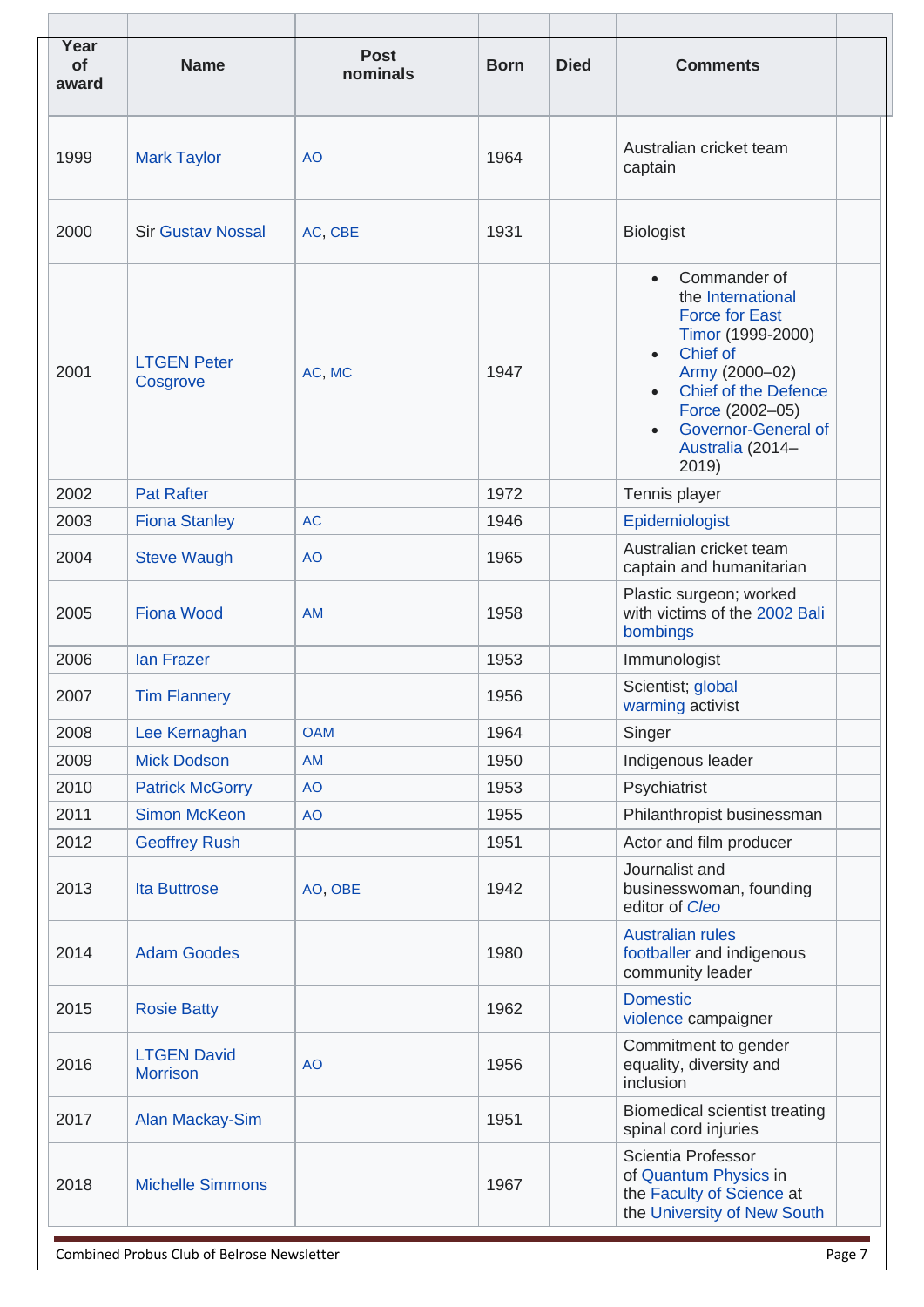| Year<br><b>of</b><br>award | <b>Name</b>           | <b>Post</b><br>nominals | <b>Born</b> | <b>Died</b> | <b>Comments</b>                               |
|----------------------------|-----------------------|-------------------------|-------------|-------------|-----------------------------------------------|
|                            |                       |                         |             |             | <b>Wales</b>                                  |
|                            | <b>Craig Challen</b>  | SC, OAM                 |             |             | Cave divers who                               |
| 2019                       | <b>Richard Harris</b> | SC, OAM                 |             |             | participated in the Tham<br>Luang cave rescue |
| 2020                       | Dr James Muecke       | <b>AM</b>               |             |             | Eye surgeon and founder of<br>Sight for All   |
| 2021                       | <b>Grace Tame</b>     |                         | 1994        |             | Advocate for survivors of<br>sexual assault   |
| 2022                       | <b>Dylan Alcott</b>   | <b>AO</b>               | 1990        |             | Paralympic athlete                            |

# *Award by Category*

|                                  | 1960-<br>69    | 1970-79        | 1980-89             | 1990-99             | $2000 - 09$         | 2010-19             | 2020-29             | <b>Total</b>            |
|----------------------------------|----------------|----------------|---------------------|---------------------|---------------------|---------------------|---------------------|-------------------------|
| Science (non-<br>medical)        | $\mathbf{1}$   | $\overline{2}$ | $\mathsf{O}\xspace$ | $\mathsf{O}\xspace$ | $\overline{2}$      | $\mathbf{1}$        | $\mathsf{O}\xspace$ | $6\phantom{a}$          |
| <b>Arts</b>                      | 3              | $\overline{2}$ | $\overline{2}$      | $\mathbf{1}$        | $\mathbf{1}$        | $\mathbf{1}$        | $\mathbf 0$         | 10                      |
| <b>Medical</b><br>science        | $\mathbf{1}$   | $\mbox{O}$     | $\boldsymbol{0}$    | 3                   | 3                   | $\overline{2}$      | $\mathbf{1}$        | 10                      |
| Indigenous<br>affairs            | $\mathbf 0$    | $\overline{2}$ | $\mathbf{1}$        | 1                   | $\mathbf{1}$        | $\mathsf{O}\xspace$ | $\mathsf{O}\xspace$ | $5\phantom{.0}$         |
| Religion                         | $\mathbf 0$    | $\mathbf{1}$   | $\mathbf 0$         | $\mathbf{1}$        | $\mathsf{O}\xspace$ | $\mathbf 0$         | $\mathbf 0$         | $\mathbf 2$             |
| Community<br><b>Service</b>      | $\mathbf 0$    | $\mathbf{1}$   | $\mathbf 0$         | $\mathbf{1}$        | $\mathbf 0$         | $\overline{4}$      | $\mathbf{1}$        | $\overline{7}$          |
| <b>Politics/Public</b><br>office | $\mathbf{1}$   | $\mathbf{1}$   | $\mathbf{1}$        | $\mathsf{O}\xspace$ | $\mathbf 0$         | $\mathsf{O}\xspace$ | $\mathbf 0$         | $\mathbf 3$             |
| <b>Sport</b>                     | $\overline{4}$ | 2              | 3                   | $\overline{2}$      | 2                   | $\mathbf{1}$        | $\mathbf{1}$        | 15                      |
| Non-science<br>academic          | $\mathbf 0$    | $\mathbf 0$    | $\overline{2}$      | $\mathsf 0$         | $\boldsymbol{0}$    | $\boldsymbol{0}$    | $\mathbf 0$         | $\mathbf 2$             |
| <b>Military</b><br>service       | $\mbox{O}$     | $\mathbf 2$    | $\mathsf{O}\xspace$ | $\mathsf{O}\xspace$ | $\mathbf{1}$        | $\mathsf{O}\xspace$ | $\mathsf{O}\xspace$ | $\mathbf{3}$            |
| <b>Business</b>                  | $\mathbf 0$    | $\mathbf{1}$   | $\mathbf{1}$        | $\mathsf{O}\xspace$ | $\mathsf{O}\xspace$ | $\overline{2}$      | $\mathsf{O}\xspace$ | $\overline{\mathbf{4}}$ |

Combined Probus Club of Belrose Newsletter **Page 8** and 2008 and 2011 and 2012 and 2013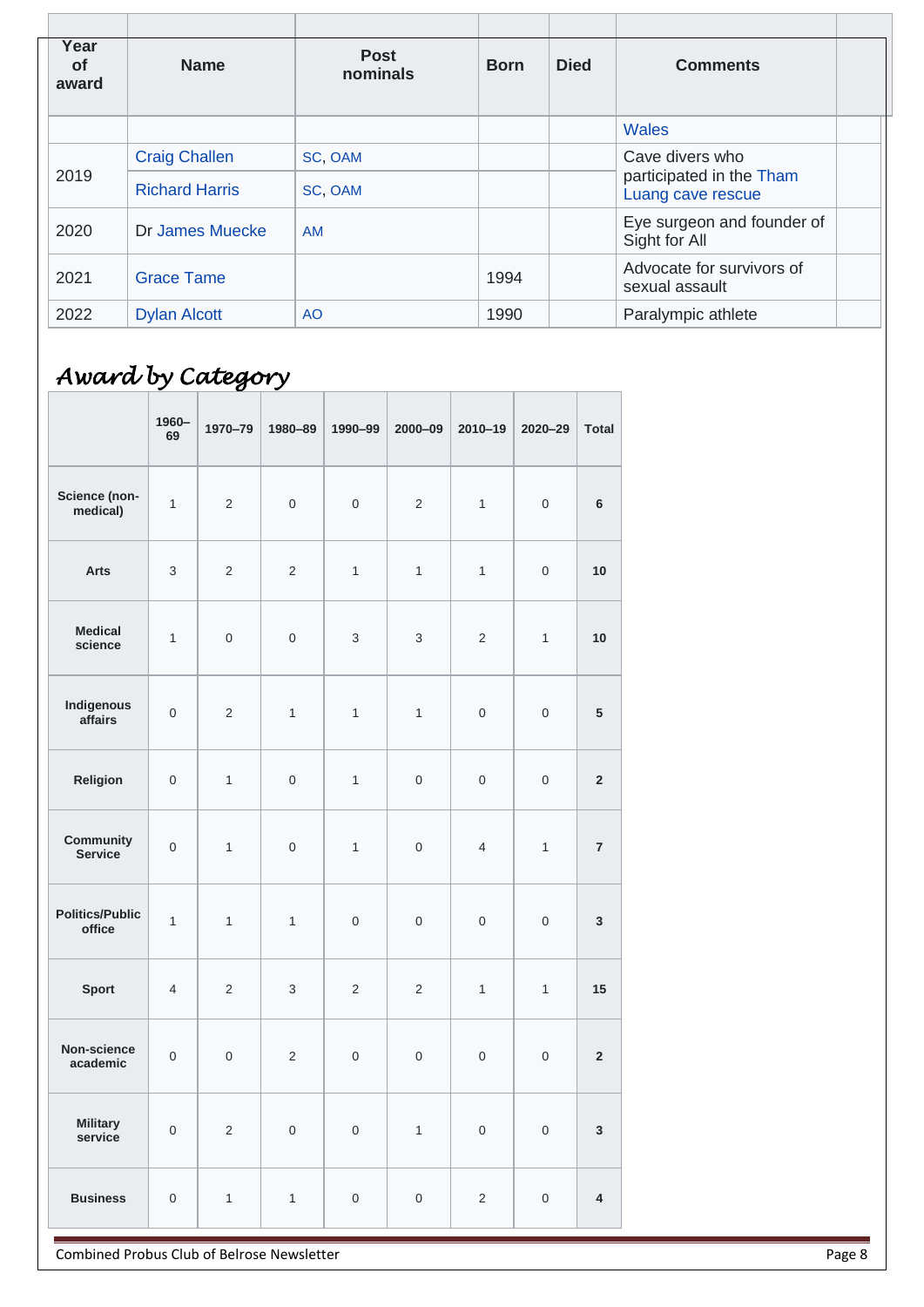| Award by Gender |         |         |         |         |         |         |         |              |  |  |
|-----------------|---------|---------|---------|---------|---------|---------|---------|--------------|--|--|
|                 | 1960-69 | 1970-79 | 1980-89 | 1990-99 | 2000-09 | 2010-19 | 2020-29 | <b>Total</b> |  |  |
| <b>Female</b>   | 2       | 3       | 2       | 1       | 2       | 3       | 1       | 14           |  |  |
| <b>Male</b>     | 7       | 11      | 8       | 8       | 8       | 8       | 2       | 51           |  |  |

# *Palindrome*

Palindrome - Derived from the Greek word *palindromos* meaning "running back again.")

If you are familiar with the sentence "Madam, I'm Adam," you might know what a palindrome is. A palindrome is a term for when a word or phrase is spelled the same way backward as it is forward**.** Some other examples of palindromes include level, kayak, civic, radar, solos, tenet; names like Mom, Dad, Bob, Otto, and Hannah, and sentences like, "Was it a bar or a bat I saw?" or "Too hot to hoot."

But some palindromes can be dates, like we have during February 2022.

Because date formats vary from country to country, not all dates that are palindromic in one kind of date format are Palindrome Days in another. For instance, February 20, 2022 or 2-20-22 is a palindromic date in the m-dd-yy format, but it isn't if you write the date as dd-m-yyyy (20-2- 2022) or dd-mm-yyyy formats (20-02- 2022).

### **Palindrome dates in February 2022:**

**d-m-yy –** 2 February, 2022 (2-2-22)

**m-d-yy -** February 2, 2022 (2-2-22)

**m-dd-yyyy -** February 20, 2022 (2-20-2022)

#### **m-dd-yy**

\_\_\_\_\_\_\_\_\_\_\_\_\_\_\_\_\_\_\_\_\_\_\_\_\_\_\_\_\_\_\_\_\_\_\_\_\_\_\_\_\_\_\_\_\_\_\_\_\_\_\_\_\_\_\_\_\_\_\_\_\_\_\_\_\_\_\_

- February 21, 2022 (2-21-22)
- February 22, 2022 (2-22-22)
- February 23, 2022 (2-23-22)
- February 24, 2022 (2-24-22)
- February 25, 2022 (2-25-22)
- February 26, 2022 (2-26-22)
- February 27, 2022 (2-27-22)
- February 28, 2022 (2-28-22)

**dd-mm-yyyy** – 22 February 2022 (22-02- 2022)

\_\_\_\_\_\_\_\_\_\_\_\_\_\_\_\_\_\_\_\_\_\_\_\_\_\_\_\_\_\_\_\_\_\_\_\_

# *A Little Bit Of Nostalgia Saturday Night 60 Years Ago*

[https://www.youtube.com/watch?v=yVjUHAgGda8](https://apac01.safelinks.protection.outlook.com/?url=https%3A%2F%2Fwww.youtube.com%2Fwatch%3Fv%3DyVjUHAgGda8&data=04%7C01%7C%7Cd544dcf942e3496d641308d9db0c67aa%7C84df9e7fe9f640afb435aaaaaaaaaaaa%7C1%7C0%7C637781668619094045%7CUnknown%7CTWFpbGZsb3d8eyJWIjoiMC4wLjAwMDAiLCJQIjoiV2luMzIiLCJBTiI6Ik1haWwiLCJXVCI6Mn0%3D%7C3000&sdata=d93Z33gD5D3dQzyUfvjXbs9ou09LT4f33CclgnNj%2Fuo%3D&reserved=0)

**\_\_\_\_\_\_\_\_\_\_\_\_\_\_\_\_\_\_\_\_\_\_\_\_\_\_\_\_\_\_\_**

**With thanks to Roger Morrow**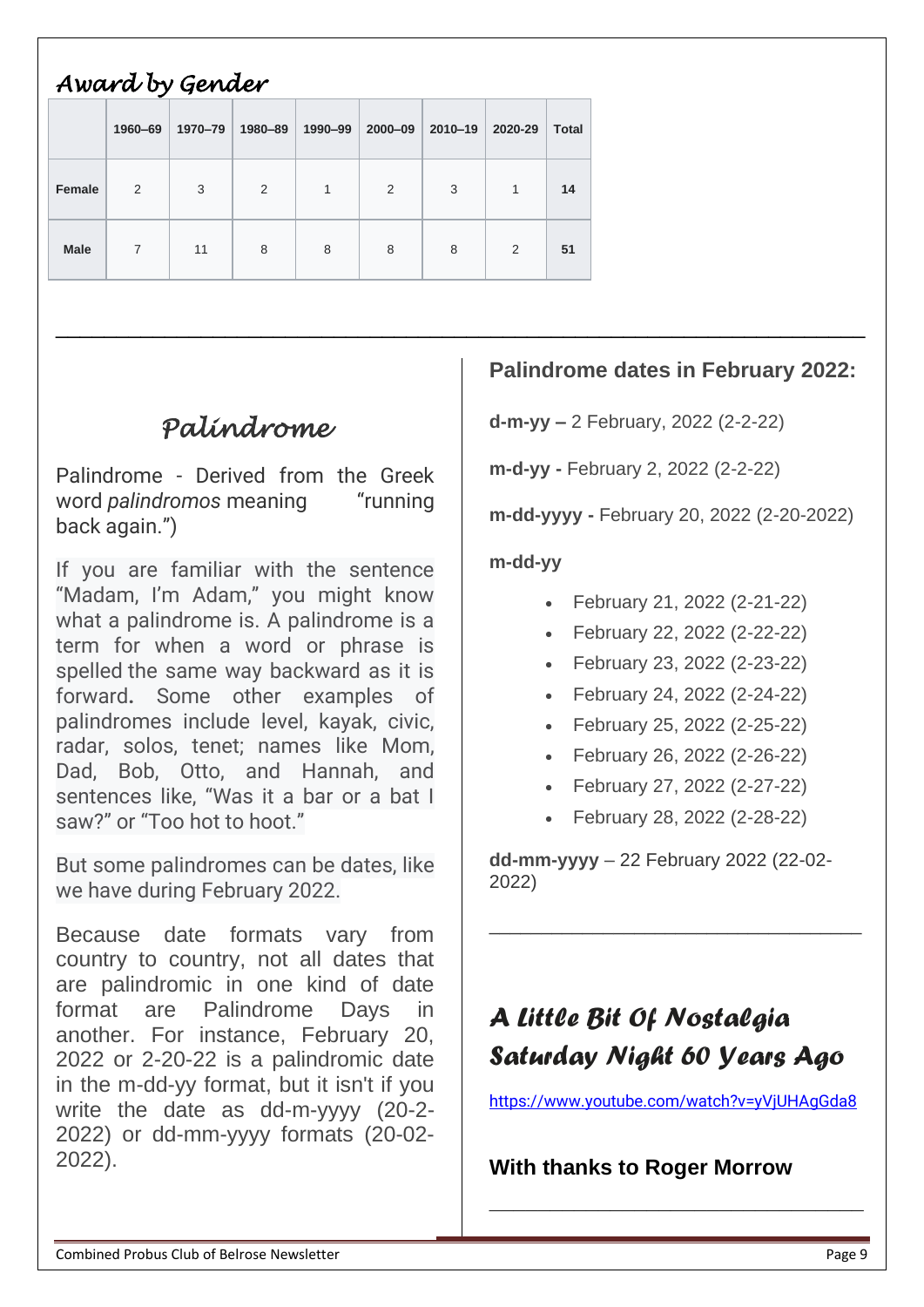

**"Australian and American Bandstand"** 

### **19th February 8.00pm**

### **Glen Street Theatre**

### *Australian Bandstand*

*Bandstand* was created in November 1958 by television executive [Bruce](https://en.wikipedia.org/wiki/Bruce_Gyngell)  [Gyngell](https://en.wikipedia.org/wiki/Bruce_Gyngell) in consultation with Mayfield B. Anthony, The host for virtually the entire run was Brian Henderson, who was also a local newsreader from January 1957. From 1960 it developed a national profile as the Nine Network was created to link affiliate stations in other Australian cities.

*Bandstand* is closely associated with a core group of pop performers, who regularly appeared on the program, which became known as the Bandstand Family. Over the years they included [Col Joye,](https://en.wikipedia.org/wiki/Col_Joye) [Little Pattie,](https://en.wikipedia.org/wiki/Little_Pattie) Warren Williams, [Lucky Starr,](https://en.wikipedia.org/wiki/Lucky_Starr_(singer)) [Sandy](https://en.wikipedia.org/wiki/Sandy_Scott_(singer))  [Scott,](https://en.wikipedia.org/wiki/Sandy_Scott_(singer)) [Bryan Davies,](https://en.wikipedia.org/wiki/Bryan_Davies_(singer)) Johnny [Devlin,](https://en.wikipedia.org/wiki/Johnny_Devlin) [Laurel Lea,](https://en.wikipedia.org/wiki/Laurel_Lea) [Judy Stone,](https://en.wikipedia.org/wiki/Judy_Stone) [the De](https://en.wikipedia.org/wiki/Leo_de_Kroo)  [Kroo Brothers,](https://en.wikipedia.org/wiki/Leo_de_Kroo) [Digby Richards,](https://en.wikipedia.org/wiki/Digby_Richards) the [Bee Gees,](https://en.wikipedia.org/wiki/Bee_Gees) [the Allen Brothers](https://en.wikipedia.org/wiki/The_Allen_Brothers_(Australia)) (a duo of the unrelated, [Peter Allen](https://en.wikipedia.org/wiki/Peter_Allen_(musician)) and Chris Bell), [Cathy Wayne,](https://en.wikipedia.org/wiki/Cathy_Wayne) The Delltones, and [Olivia Newton-](https://en.wikipedia.org/wiki/Olivia_Newton-John)[John.](https://en.wikipedia.org/wiki/Olivia_Newton-John) The Bandstand Family toured Australia and were recorded on albums. Most of the artists were signed with [Festival Records](https://en.wikipedia.org/wiki/Festival_Records) – Gyngell's old employers.

### *Brian Henderson*



Henderson was born in [Dunedin,](https://en.wikipedia.org/wiki/Dunedin) [New](https://en.wikipedia.org/wiki/New_Zealand)  [Zealand,](https://en.wikipedia.org/wiki/New_Zealand) on 15 September 1931. His father worked as a bus driver and a pastry cook and served in [World](https://en.wikipedia.org/wiki/World_War_II) War [II.](https://en.wikipedia.org/wiki/World_War_II) Henderson grew up in the [South](https://en.wikipedia.org/wiki/South_Island)  [Island](https://en.wikipedia.org/wiki/South_Island) and attended [Waitaki Boys' High](https://en.wikipedia.org/wiki/Waitaki_Boys%27_High_School)  [School.](https://en.wikipedia.org/wiki/Waitaki_Boys%27_High_School) He caught [tuberculosis](https://en.wikipedia.org/wiki/Tuberculosis) while in high school and spent three years recovering in a hospital. During this time, his interest in broadcasting was piqued when he became resident announcer and disc jockey of the hospital's radio station. He started working for [4ZB](https://en.wikipedia.org/wiki/4ZB) when he was 16 years old, initially as a copywriter, before becoming the country's youngest DJ.

Henderson moved to Australia in 1953 and settled in Sydney. He first worked for radio station [2CH](https://en.wikipedia.org/wiki/2CH) before switching to television. After joining the [Nine](https://en.wikipedia.org/wiki/Nine_Network)  [Network,](https://en.wikipedia.org/wiki/Nine_Network) he started presenting *[Nine](https://en.wikipedia.org/wiki/Nine_News)  [News](https://en.wikipedia.org/wiki/Nine_News)* in Sydney from 1957, four months after it was established. He went on to host the music variety program *Bandstand* from 1958 until 1972.

From his first news broadcast in January 1957, Henderson used the tagline "... and that's the way it is", or "the way it is", to sign off after every bulletin, similar to United States newsreader [Walter Cronkite.](https://en.wikipedia.org/wiki/Walter_Cronkite) He died on 5 August 2021.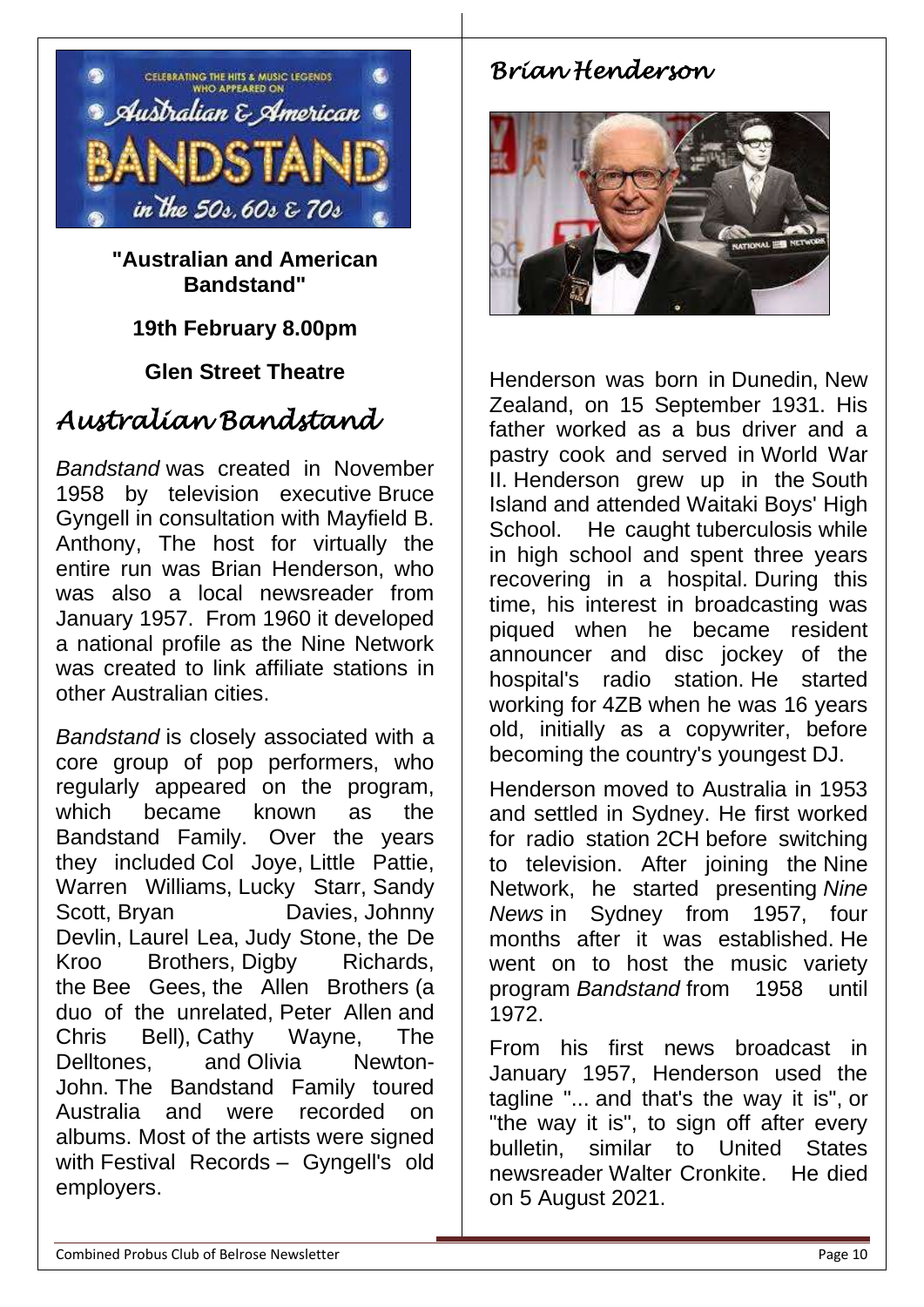### *American Bandstand*

**Richard Wagstaff Clark** (November 30, 1929 – April 18, 2012) was an American [radio](https://en.wikipedia.org/wiki/Radio_personality) and [television person](https://en.wikipedia.org/wiki/Television_personality)[ality,](https://en.wikipedia.org/wiki/Television_personality) television producer and film actor, as well as a cultural icon who remains best known for hosting *[American](https://en.wikipedia.org/wiki/American_Bandstand)  [Bandstand](https://en.wikipedia.org/wiki/American_Bandstand)* from 1956 to 1989.



As host of *[American Bandstand](https://en.wikipedia.org/wiki/American_Bandstand)*, Clark introduced [rock & roll](https://en.wikipedia.org/wiki/Rock_%26_roll) to many Americans. The show gave many new music artists their first exposure to national audiences, including [Ike &](https://en.wikipedia.org/wiki/Ike_%26_Tina_Turner)  [Tina Turner,](https://en.wikipedia.org/wiki/Ike_%26_Tina_Turner) [Smokey Robinson and](https://en.wikipedia.org/wiki/The_Miracles)  [the Miracles,](https://en.wikipedia.org/wiki/The_Miracles) [Stevie Wonder,](https://en.wikipedia.org/wiki/Stevie_Wonder) [Simon &](https://en.wikipedia.org/wiki/Simon_%26_Garfunkel)  [Garfunkel,](https://en.wikipedia.org/wiki/Simon_%26_Garfunkel) [Iggy Pop,](https://en.wikipedia.org/wiki/Iggy_Pop) [Prince,](https://en.wikipedia.org/wiki/Prince_(musician)) Talking [Heads,](https://en.wikipedia.org/wiki/Talking_Heads) and [Madonna.](https://en.wikipedia.org/wiki/Madonna)

Episodes he hosted were among the first in which black people and white people performed on the same stage, and they were among the first in which the live studio audience sat down together without racial segregation

Paul [Anka](https://en.wikipedia.org/wiki/Paul_Anka) (the singer) claimed that *Bandstand* was responsible for creating a "youth culture." Due to his perennially youthful appearance and his largely teenaged audience of *American Bandstand*, Clark was often referred to as "America's oldest teenager" or "the world's oldest teenager."



\_\_\_\_\_\_\_\_\_\_\_\_\_\_\_\_\_\_\_\_\_\_\_\_\_\_\_\_\_\_\_





**\_\_\_\_\_\_\_\_\_\_\_\_\_\_\_\_\_\_\_\_\_\_\_\_\_\_\_\_\_\_\_**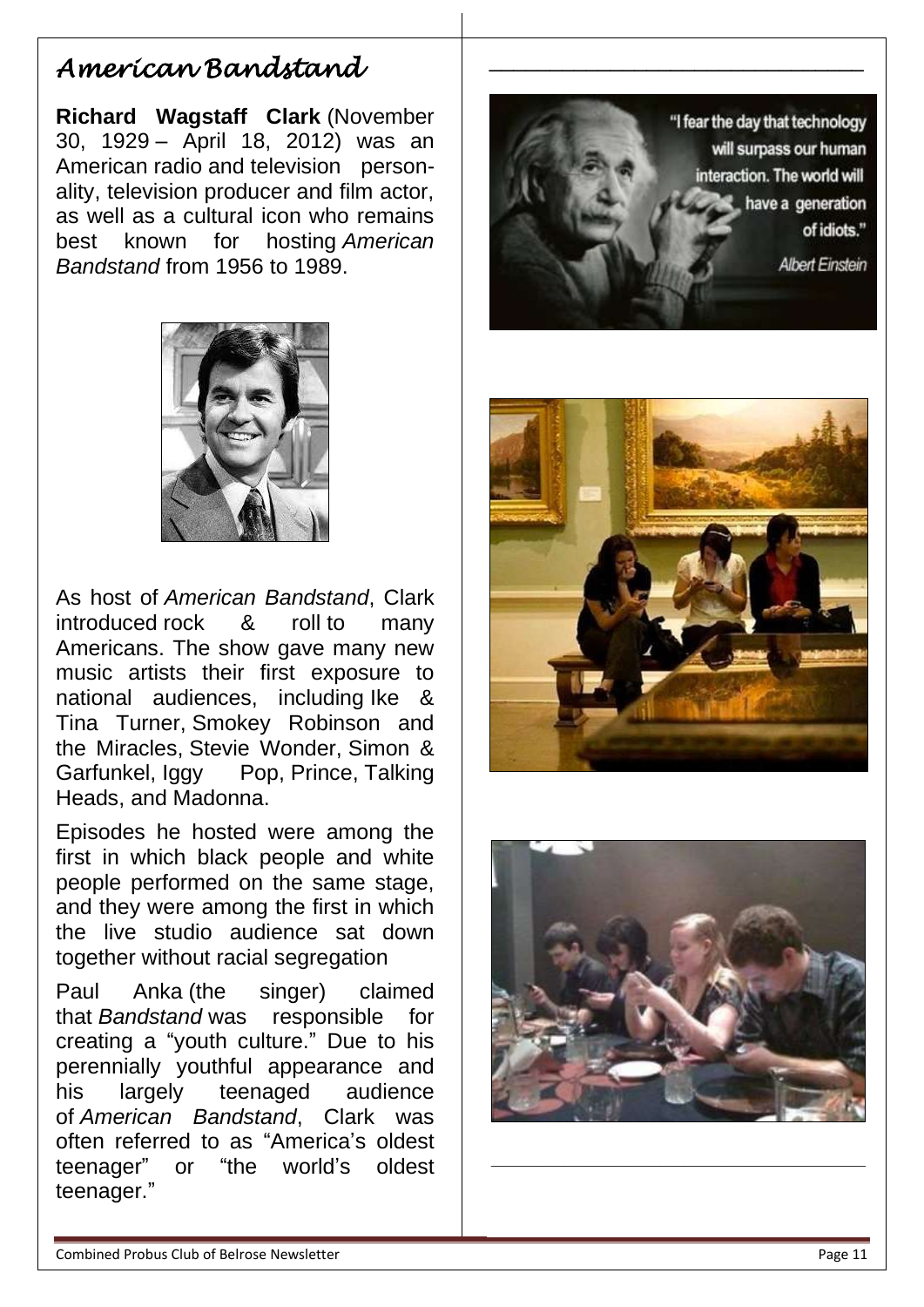*1922 – One Hundred Years Ago* 

After some years raising money and experimenting with 10-minute joy flights for which they charged one guinea, Qantas inaugurated the first regular passenger flight service for the public from Charleville to Cloncurry. The first passenger on this flight of 577 miles was Alexander Kennedy, an 85 year old cattleman who had pioneered the overland ground route as a drover 50 years earlier. The aircraft used was an Armstrong Whitworth FK8.

In a narrow election victory, Prime Minister Billy Hughes leading the Nationalists remained in power at the Federal level by entering into a coalition with the new Country Party.

The Victorian Government opened the Great Ocean Road.

English writer D. H. Lawrence visited Australia for health reasons and, while living at Thirroul on the New South Wales coast, wrote the novel "Kangaroo". Lawrence thought the countryside was wonderful, but his opinion of the people was that they were raw, crude and self-satisfied.

The singer Gladys Moncrieff played to packed houses in the popular musical "Maid of the Mountains". Known as "Our Glad" she became a household name.

The bush poet Henry Lawson died alone at is Abbotsford cottage. Prime Minister, Billy Hughes, ordered a state funeral and crowds packed the streets of Sydney, men removed their hats

and women wept as the funeral procession passed by.

Major General John Gellibrand started a Remembrance Club in Hobart to help war widows and their children. Soon after the first Legacy Club was established early in 1923 in Melbourne.

In Sydney, the Smith Family was established to provide relief for destitute families.

The first of many groups of Barnardo's boys came from England to work on the land and be taught farming skills.

Australian tennis champion Gerald Patterson won the men's singles at Wimbledon for the second time.

South Australian premier Henry Barwell caused a stir when he recommended coloured labour be imported to help settlement in the unattractive Northern Territory. Barwell claimed "selected Asiatics working as coolie labour under indenture to white men" were needed to develop the hot, steamy and tropical north because, he asserted, they were the only race suited to such inhospitable conditions.

> **OLD AGE COMES AT A BAD TIME! WHEN YOU FINALLY KNOW EVERYTHING. YOU START TO FORGET EVERYTHING YOU KNOW.**

\_\_\_\_\_\_\_\_\_\_\_\_\_\_\_\_\_\_\_\_\_\_\_\_\_\_\_\_\_\_\_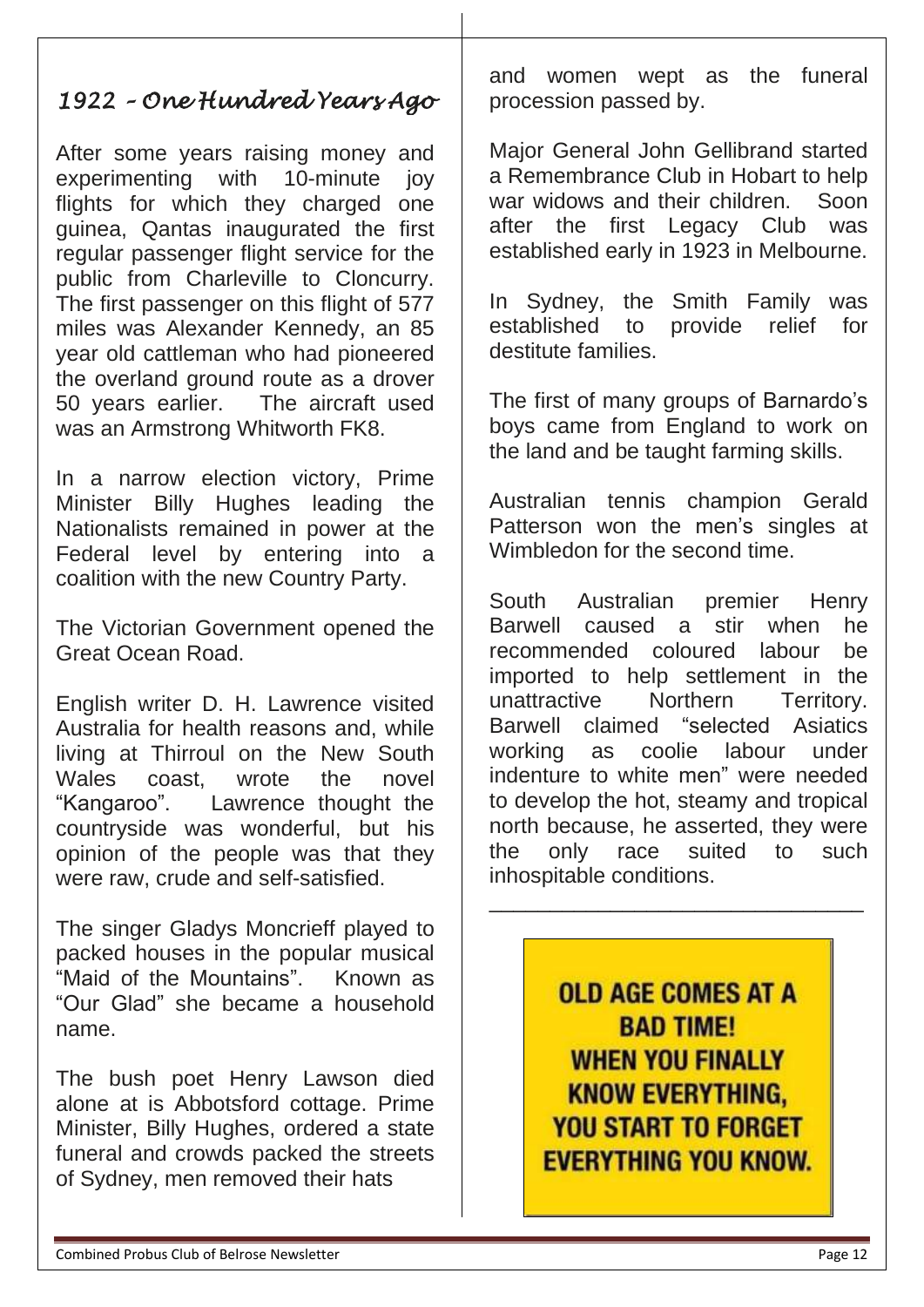*Here are some Amazing Puns: (and some real groaners too).* 

**1. Dad, are we pyromaniacs? Yes, we arson.**

**2. What do you call a pig with laryngitis? Disgruntled.**

**3. Writing my name in cursive is my signature move.**

**4. Why do bees stay in their hives during winter? Swarm.**

**5. If you're bad at haggling, you'll end up paying the price.**

**6. Just so everyone's clear, I'm going to put my glasses on.**

**7. A commander walks into a bar and orders everyone around.**

**8. I lost my job as a stage designer. I left without making a scene.**

**9. Never buy flowers from a monk. Only you can prevent florist friars.**

**10. How much did the pirate pay to get his ears pierced? A buccaneer.**

**11. I once worked at a cheap pizza shop to get by. I kneaded the dough.**

**12. My friends and I have named our band 'Duvet'. It's a cover band.**

**13. I lost my girlfriend's audiobook, and now I'll never hear the end of it.**

**14. Why is 'dark' spelled with a k and not c? Because you can't see in the dark.**

**15. Why is it unwise to share your secrets with a clock? Well, time will tell.**

**16. When I told my contractor I didn't want carpeted steps, they gave me a blank stare.**

**17. Bono and The Edge walk into a Dublin bar and the bartender says, "Oh no, not U2 again."**

**18. Prison is just one word to you, but for some people, it's a whole sentence.**

**19. Scientists got together to study the effects of alcohol on a person's walk, and the result was staggering.**

**20. I'm trying to organize a hide and seek tournament, but good players are really hard to find.**

**21. I got over my addiction to chocolate, marshmallows, and nuts. I won't lie, it was a rocky road.**

**22. What do you say to comfort a friend who's struggling with grammar? There, their, they're.**

**23. What did the surgeon say to the patient who insisted on closing up their own incision? Suture self.**

**24. I've started telling everyone about the benefits of eating dried grapes. It's all about raisin awareness.**